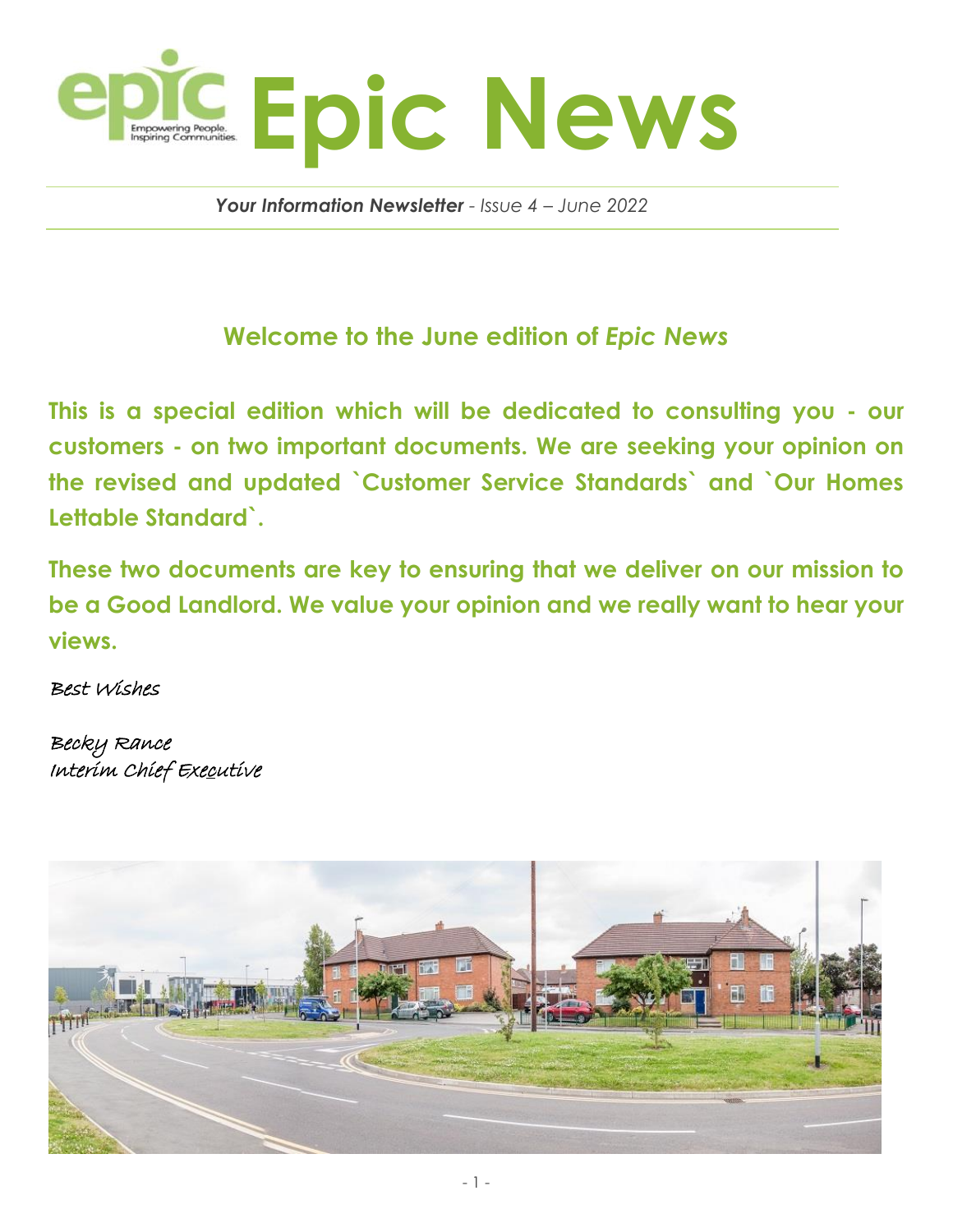

# **CUSTOMER SERVICE STANDARDS – OUR PROMISES TO YOU**

We have developed these standards in consultation with our Tenants and Customers. Our Customer Service Standards clearly explain what you can expect from us as your landlord and what we expect from you.

As part of our promise to you, we will:

- $\checkmark$  Be open, transparent and honest.
- $\checkmark$  Ensure customers are at the forefront of everything we do.
- $\checkmark$  Deliver the best possible customer experience.
- $\checkmark$  Treat everyone fairly, politely and with respect.
- $\checkmark$  Make it easy for you to contact us.
- $\checkmark$  Listen to your views and act on them in a timely manner.
- $\checkmark$  Keep you informed and set clear expectation of what we can deliver.
- $\checkmark$  Deliver what we say we are going to do.

Our standards are broken into 7 service areas:

- $\triangleright$  Accessing our services and customer care
- $\triangleright$  Dealing with your complaints
- $\triangleright$  Customer engagement
- $\triangleright$  Finding a home
- $\triangleright$  Well maintained and safe homes
- Your neighbourhood
- $\triangleright$  Paying your rent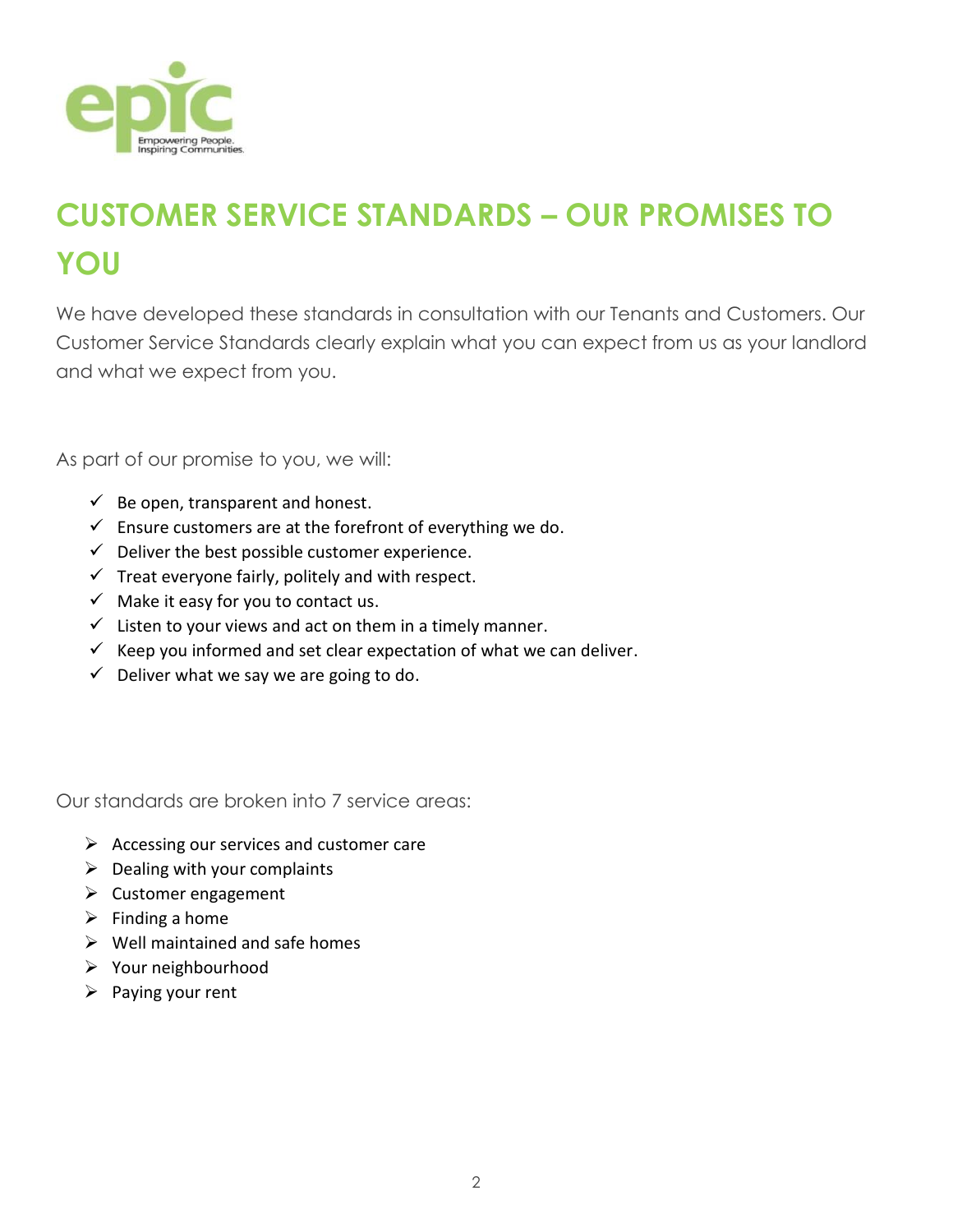| <b>Accessing our Services and Customer</b>                                                                                                                                                                                                                                                                                                                                                                                                                                                                                                                                                                                                                                                                             |                                                                                                                                                                                                                                                                                                                                                                                                                                     |
|------------------------------------------------------------------------------------------------------------------------------------------------------------------------------------------------------------------------------------------------------------------------------------------------------------------------------------------------------------------------------------------------------------------------------------------------------------------------------------------------------------------------------------------------------------------------------------------------------------------------------------------------------------------------------------------------------------------------|-------------------------------------------------------------------------------------------------------------------------------------------------------------------------------------------------------------------------------------------------------------------------------------------------------------------------------------------------------------------------------------------------------------------------------------|
| Care                                                                                                                                                                                                                                                                                                                                                                                                                                                                                                                                                                                                                                                                                                                   |                                                                                                                                                                                                                                                                                                                                                                                                                                     |
| We will:                                                                                                                                                                                                                                                                                                                                                                                                                                                                                                                                                                                                                                                                                                               | We expect from you to:                                                                                                                                                                                                                                                                                                                                                                                                              |
| Ensure you can easily contact us in a<br>➤<br>variety of ways, including in writing,<br>email, telephone and website.<br>Respond promptly to your contacts<br>➤<br>and enquiries.<br>Respect your individual needs and<br>➤<br>take them into consideration when<br>responding to your enquiry.<br>Ensure that the information we<br>➤<br>provide is clear, concise and in plain<br>English.<br>$\triangleright$ Provide information that is easily<br>accessible.<br>$\triangleright$ Offer support to ensure you<br>understand the information we<br>provide to you.<br>$\triangleright$ Continue to develop our digital<br>methods of communication whilst<br>catering for customers with specific<br>requirements. | $\triangleright$ Behave in a way that shows respect<br>towards our employees, contractors<br>and representatives.<br>Let us know when things go wrong or<br>➤<br>when they go well so that we can use<br>this knowledge to improve services.<br>Keep us informed of changes to your<br>➤<br>contact details e.g. phone numbers,<br>email addresses or your<br>circumstances, to help us provide the<br>appropriate service for you. |

| Dealing with complaints about our<br><b>services</b>                                                                                                                                                                                                                                                                                                                                                                                                                                     |                                                                                                                                                                                                                                                                                                                                                                                                                           |
|------------------------------------------------------------------------------------------------------------------------------------------------------------------------------------------------------------------------------------------------------------------------------------------------------------------------------------------------------------------------------------------------------------------------------------------------------------------------------------------|---------------------------------------------------------------------------------------------------------------------------------------------------------------------------------------------------------------------------------------------------------------------------------------------------------------------------------------------------------------------------------------------------------------------------|
| We will:                                                                                                                                                                                                                                                                                                                                                                                                                                                                                 | We expect from you to:                                                                                                                                                                                                                                                                                                                                                                                                    |
| Listen to your concerns and be<br>➤<br>honest, fair and impartial when<br>dealing with your complaint.<br>$\triangleright$ Acknowledge and log your complaint<br>within 5 days of receipt<br>Respond to your complaint within 10<br>➤<br>days of logging,<br>Investigate your complaint in a timely<br>➤<br>manner and keep you updated on<br>progress.<br>Learn from our mistakes and from<br>➤<br>compliments in order to use the<br>knowledge gained to help improve<br>our services. | $\triangleright$ Let us know as soon as possible if<br>something goes wrong so we can put<br>it right.<br>$\triangleright$ Specify the grounds of your<br>complaint and co-operate with the<br>investigation and resolution process.<br>Behave in a way that shows respect<br>➤<br>towards our employees, contractors<br>and representatives - we take a zero<br>tolerance approach to violence and<br>abusive behaviour. |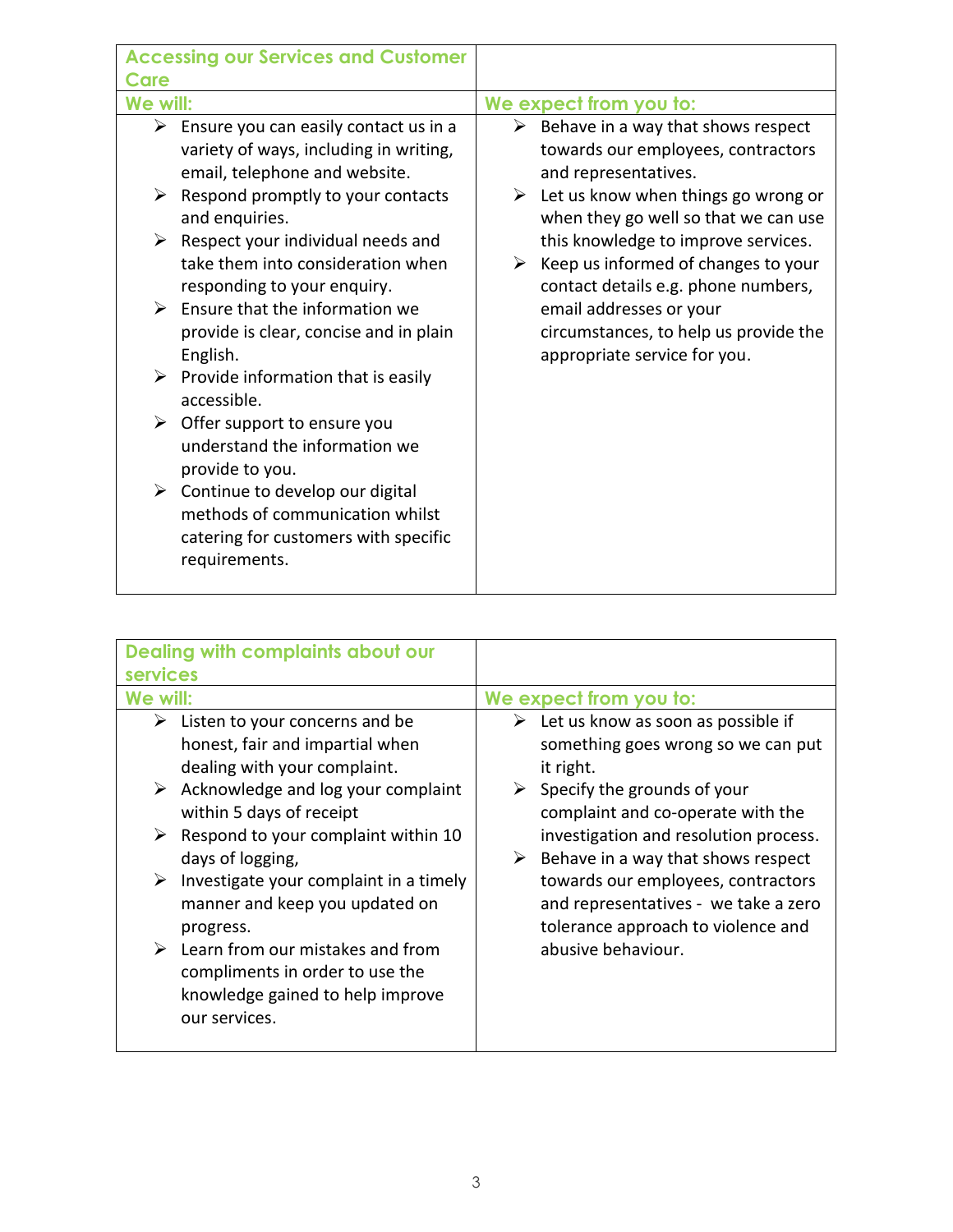| <b>Customer Engagement</b>                                                                                                                                                                                                                                                                                                                                                                                                                                                      |                                                                                                                            |
|---------------------------------------------------------------------------------------------------------------------------------------------------------------------------------------------------------------------------------------------------------------------------------------------------------------------------------------------------------------------------------------------------------------------------------------------------------------------------------|----------------------------------------------------------------------------------------------------------------------------|
| We will:                                                                                                                                                                                                                                                                                                                                                                                                                                                                        | We expect from you to:                                                                                                     |
| Work with you and the community to<br>➤<br>provide flexible opportunities for you<br>to engage in a way and at a level that<br>suits you.<br>Support you to get involved in<br>➤<br>helping to shape our services.<br>Engage with you in decisions that<br>affect you and your home.<br>Ask you for feedback and give you<br>➤<br>the opportunity to be involved in<br>shaping the way we deliver services.<br>Produce an Annual Report to inform<br>you how we are performing. | Be open, honest and realistic in your<br>➤<br>expectations.<br>Listen, respect and be open to the<br>➤<br>views of others. |

| <b>Finding a Home</b>                                                                                                                                                                                                                                                                                                                                                                                                                                |                                                                                                                                                                                                                     |
|------------------------------------------------------------------------------------------------------------------------------------------------------------------------------------------------------------------------------------------------------------------------------------------------------------------------------------------------------------------------------------------------------------------------------------------------------|---------------------------------------------------------------------------------------------------------------------------------------------------------------------------------------------------------------------|
| We will:                                                                                                                                                                                                                                                                                                                                                                                                                                             | We expect from you to:                                                                                                                                                                                              |
| Transfer and housing applications:<br>Provide clear information about your<br>➤<br>housing options when you contact<br>us.<br>$\triangleright$ Keep you informed about how your<br>application is progressing and let you<br>know how long you may have to wait<br>for a new home.<br>$\triangleright$ Give you the chance to view any<br>property you are offered and give<br>you information to help you decide if<br>it's the right home for you. | Provide us with relevant and accurate<br>➤<br>information when applying for a<br>home.<br>$\triangleright$ Keep us updated if your<br>circumstances change whilst you are<br>in the process of applying for a home. |
| <b>Mutual Exchanges</b><br>$\triangleright$ Acknowledge your request for a<br>mutual exchange promptly.<br>$\triangleright$ Make a decision on your mutual<br>exchange request within 6 weeks.                                                                                                                                                                                                                                                       | $\triangleright$ Keep us updated if your<br>circumstances change                                                                                                                                                    |
| Moving in to your new home                                                                                                                                                                                                                                                                                                                                                                                                                           |                                                                                                                                                                                                                     |
| $\triangleright$ Advise you of your tenancy<br>commencement date.<br>$\triangleright$ Make sure homes meet our Homes<br>standard.<br>$\triangleright$ Provide information on our services                                                                                                                                                                                                                                                            | $\triangleright$ Comply with the conditions of your<br>tenancy.<br>Respect your neighbours and behave<br>➤<br>in a way that will not cause nuisance<br>or annoyance.                                                |
| and how you can contact us.<br>$\triangleright$ Provide you with a copy of your<br>tenancy agreement and explain our                                                                                                                                                                                                                                                                                                                                 | Keep your home, garden and any<br>➤<br>communal areas tidy and in<br>reasonable condition.                                                                                                                          |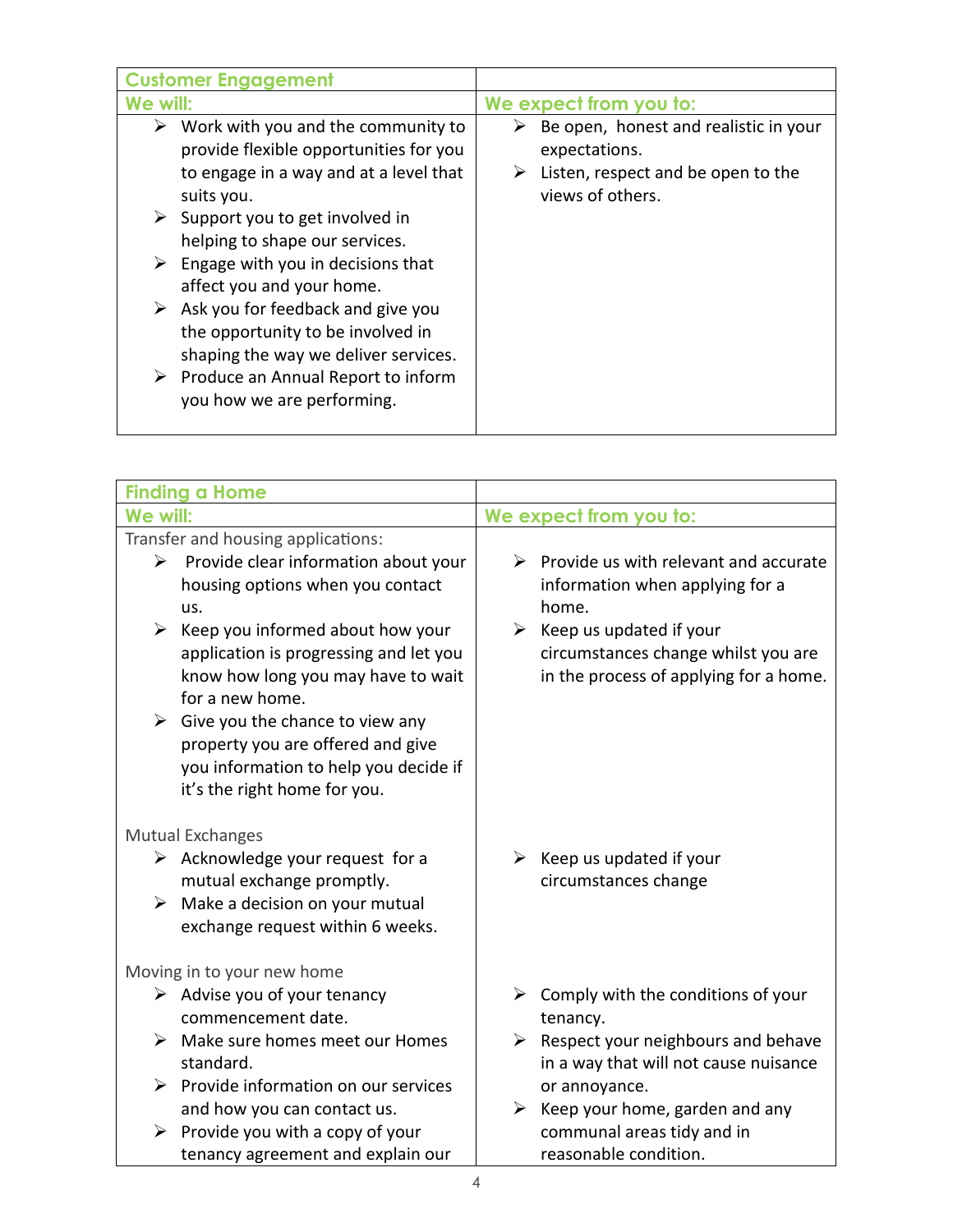obligations to you and your obligations to us.

 $\triangleright$  Advise you how to contact and set up services to your home, including electricity, gas, water and council tax.

| <b>Well maintained and safe homes</b>                                                                                                                                                                                                                                               |                                                                                                                                                                                                                                               |
|-------------------------------------------------------------------------------------------------------------------------------------------------------------------------------------------------------------------------------------------------------------------------------------|-----------------------------------------------------------------------------------------------------------------------------------------------------------------------------------------------------------------------------------------------|
| We will:                                                                                                                                                                                                                                                                            | We expect from you to:                                                                                                                                                                                                                        |
| Repairs and Maintenance<br>$\triangleright$ Be fair, polite and respectful when<br>carrying out work in your home                                                                                                                                                                   | $\triangleright$ Inform us as soon as possible of any<br>repairs that need carrying out to<br>your home                                                                                                                                       |
| $\triangleright$ Provide you with convenient ways<br>to report a repair 24 hours a day via<br>phone, email or our website.<br>Offer and keep appointments to<br>➤<br>carry out repairs.<br>$\triangleright$ Aim to carry out emergency repairs<br>within 24 hours of receiving your | $\triangleright$ Give our employees access to your<br>home to carry out any necessary<br>work, including your annual safety<br>checks.<br>Let us know if you are unable to<br>➤<br>keep appointments.<br>Treat our staff and contractors<br>➤ |
| request, where required.<br>$\triangleright$ Aim to carry out urgent repairs<br>within 7 days of receiving your<br>request.                                                                                                                                                         | fairly, politely and with respect.                                                                                                                                                                                                            |
| $\triangleright$ Aim to carry out non-urgent repairs<br>within 28 days of receiving your<br>request.                                                                                                                                                                                |                                                                                                                                                                                                                                               |
| $\triangleright$ Where possible, carry out your<br>repair on the first visit.                                                                                                                                                                                                       |                                                                                                                                                                                                                                               |
| Undertake random checks to see if<br>➤<br>you are happy with the repair work<br>carried out.                                                                                                                                                                                        |                                                                                                                                                                                                                                               |
| Improvement works                                                                                                                                                                                                                                                                   |                                                                                                                                                                                                                                               |
| $\triangleright$ We will make sure that your home is<br>safe, secure and free from damp.                                                                                                                                                                                            |                                                                                                                                                                                                                                               |
| Undertake improvements to your<br>➤<br>home in-line with our investment<br>programme and give you advanced<br>notice of when this work will take<br>place.                                                                                                                          |                                                                                                                                                                                                                                               |
| $\triangleright$ We will provide you with a named<br>officer to answer any questions<br>about the works.                                                                                                                                                                            |                                                                                                                                                                                                                                               |
| Provide you with a range of choices,<br>➤<br>where appropriate. E.G. Kitchen<br>cabinets and a choice of colour of<br>tiles.                                                                                                                                                        |                                                                                                                                                                                                                                               |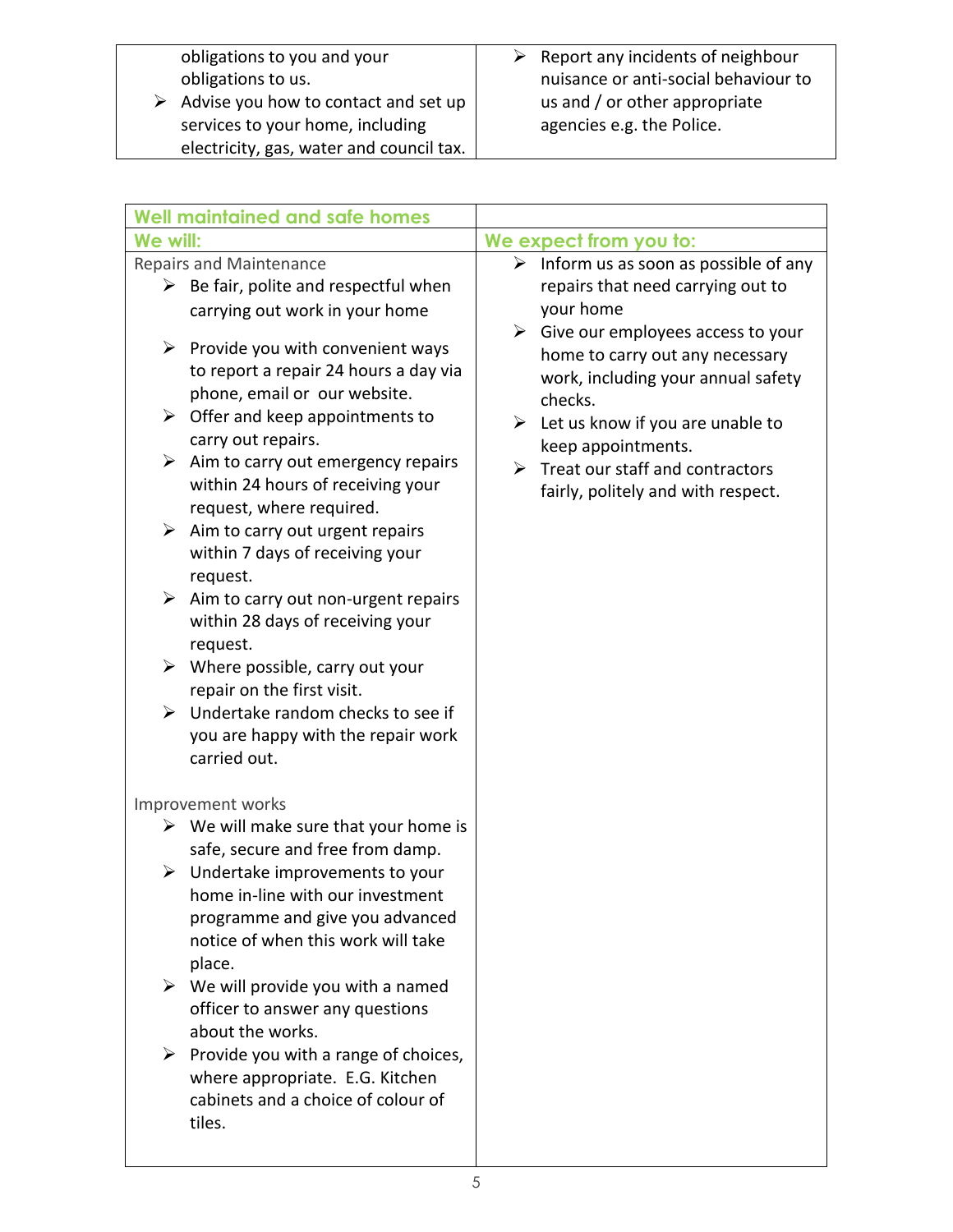| $\triangleright$ Ensure that our employees and<br>contractors have the relevant up to<br>date skills, safety equipment and<br>training.<br>$\triangleright$ Ensure that our contractors carry<br>out works to you home to the<br>standard we expect.<br>Aids and Adaptations<br>$\triangleright$ Ensure we have arrangements in<br>place with partner organisations to<br>facilitate reasonable adaptations to<br>your home. | Give our employees access to your<br>➤<br>property to carry out the service and<br>safety check.<br>Let us know if you are unable to keep<br>➤<br>appointments.<br>Treat our staff and contractors fairly,<br>➤<br>politely and with respect. |
|------------------------------------------------------------------------------------------------------------------------------------------------------------------------------------------------------------------------------------------------------------------------------------------------------------------------------------------------------------------------------------------------------------------------------|-----------------------------------------------------------------------------------------------------------------------------------------------------------------------------------------------------------------------------------------------|
| Gas Safety<br>Arrange an appointment each year<br>➤<br>to carry out a gas safety check.<br>Complete the service and safety<br>➤<br>check on the first visit unless we<br>have to order replacement parts.                                                                                                                                                                                                                    |                                                                                                                                                                                                                                               |

|                     | <b>Your Neighbourhood</b>                                                                                                                                                             |                                                                                                                                                     |
|---------------------|---------------------------------------------------------------------------------------------------------------------------------------------------------------------------------------|-----------------------------------------------------------------------------------------------------------------------------------------------------|
| We will:            |                                                                                                                                                                                       | We expect from you to:                                                                                                                              |
| Safe Neighbourhoods |                                                                                                                                                                                       |                                                                                                                                                     |
|                     | $\triangleright$ Carry out regular estate walkabouts.<br>$\triangleright$ Carry out monthly inspections of<br>our blocks of flats with communal<br>entrances.                         | Keep communal areas clear and free<br>➤<br>from rubbish.<br>Familiarise yourself with the fire<br>➤<br>safety notices and procedures                |
| ➤                   | Help you understand your<br>responsibilities as a tenant in<br>relation to fire safety within your<br>home and where appropriate where<br>you live in a flat with communal<br>access. | where you live in a block of flats<br>with a communal entrance.<br>$\triangleright$ Take pride in your neighbourhood<br>and keep your gardens tidy. |
|                     | $\triangleright$ Make sure your service charge<br>reflects the cost of providing the<br>services that you receive and<br>consult with you where this is<br>required.                  |                                                                                                                                                     |
|                     | $\triangleright$ Aim to keep your neighbourhood<br>clean and safe.                                                                                                                    |                                                                                                                                                     |
| ➤                   | Aim to remove graffiti as soon as<br>possible and where this is of an<br>offensive nature, as a matter of<br>urgency.                                                                 |                                                                                                                                                     |
|                     | Anti-social Behaviour                                                                                                                                                                 |                                                                                                                                                     |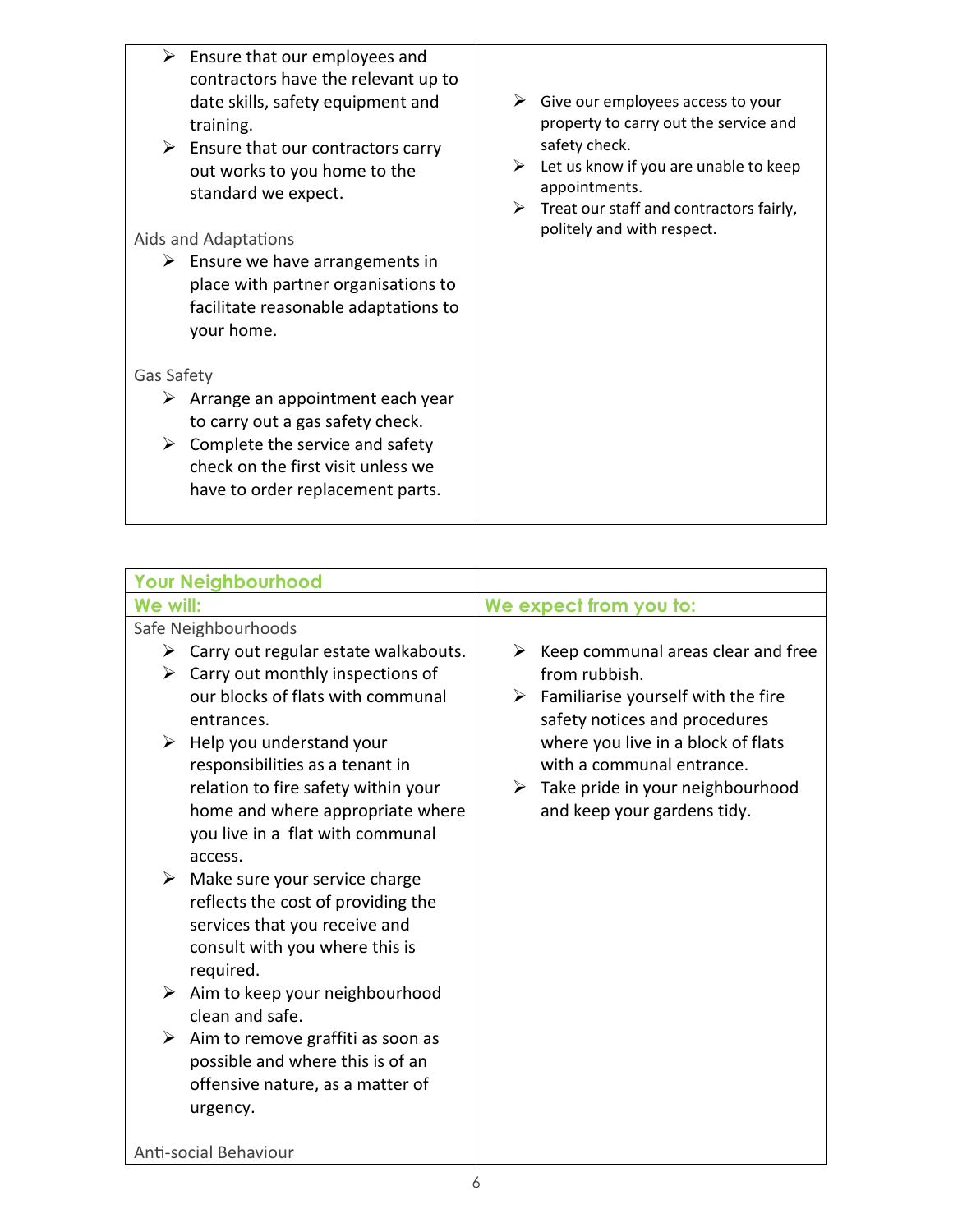| $\triangleright$ Ensure that those affected by anti-social<br>behaviour receive appropriate advice<br>and guidance.<br>Ensure victims of anti-social behaviour<br>➤<br>are given a named contact. | ➤ | Respond quickly and effectively to<br>reports of anti-social behaviour and<br>respond to serious anti-social behaviour<br>or domestic abuse within one working<br>day of reporting.<br>Work with our tenants, communities<br>and partners to prevent anti-social<br>behaviour. | ➤<br>➤ | Respect your neighbours and not to<br>cause anti-social behaviour, noise<br>nuisance or annoyance.<br>Abide by your conditions of tenancy<br>including those in relation to anti-<br>social behaviour. |
|---------------------------------------------------------------------------------------------------------------------------------------------------------------------------------------------------|---|--------------------------------------------------------------------------------------------------------------------------------------------------------------------------------------------------------------------------------------------------------------------------------|--------|--------------------------------------------------------------------------------------------------------------------------------------------------------------------------------------------------------|
|                                                                                                                                                                                                   |   |                                                                                                                                                                                                                                                                                |        |                                                                                                                                                                                                        |

|                       | <b>Your Rent:</b>                                                                                                                                                                                                                                                                                                                                                                                                                                                                                                                                    |                                                                                                                                                                              |
|-----------------------|------------------------------------------------------------------------------------------------------------------------------------------------------------------------------------------------------------------------------------------------------------------------------------------------------------------------------------------------------------------------------------------------------------------------------------------------------------------------------------------------------------------------------------------------------|------------------------------------------------------------------------------------------------------------------------------------------------------------------------------|
| We will               |                                                                                                                                                                                                                                                                                                                                                                                                                                                                                                                                                      | We expect you to:                                                                                                                                                            |
| ➤<br>➤<br>➤<br>➤<br>➤ | Provide convenient ways for you to pay<br>your rent.<br>Offer you support if you are<br>experiencing difficulties with paying<br>your rent, for example, helping you<br>apply for welfare benefits; offering<br>money advice and signposting you to<br>debt advice.<br>Take prompt action should your rent<br>account fall into arrears.<br>Undertake rent recovery action when<br>all other avenues of support have been<br>exhausted.<br>Aim to keep evictions to a minimum<br>and as a last resort once all other<br>actions have been exhausted. | Pay your rent on time and contact us<br>➤<br>promptly in the event your feel unable<br>to do so.<br>Work with us to clear your account<br>➤<br>should you fall into arrears. |

**The Customer Service Standards have been developed to ensure that you - our customers - know what you can expect from the services we deliver. We believe that the relationship with our customers is a two-way process so we`ve included details of what we expect from you.** 

**Please take a look at these standards and let us know what you think.**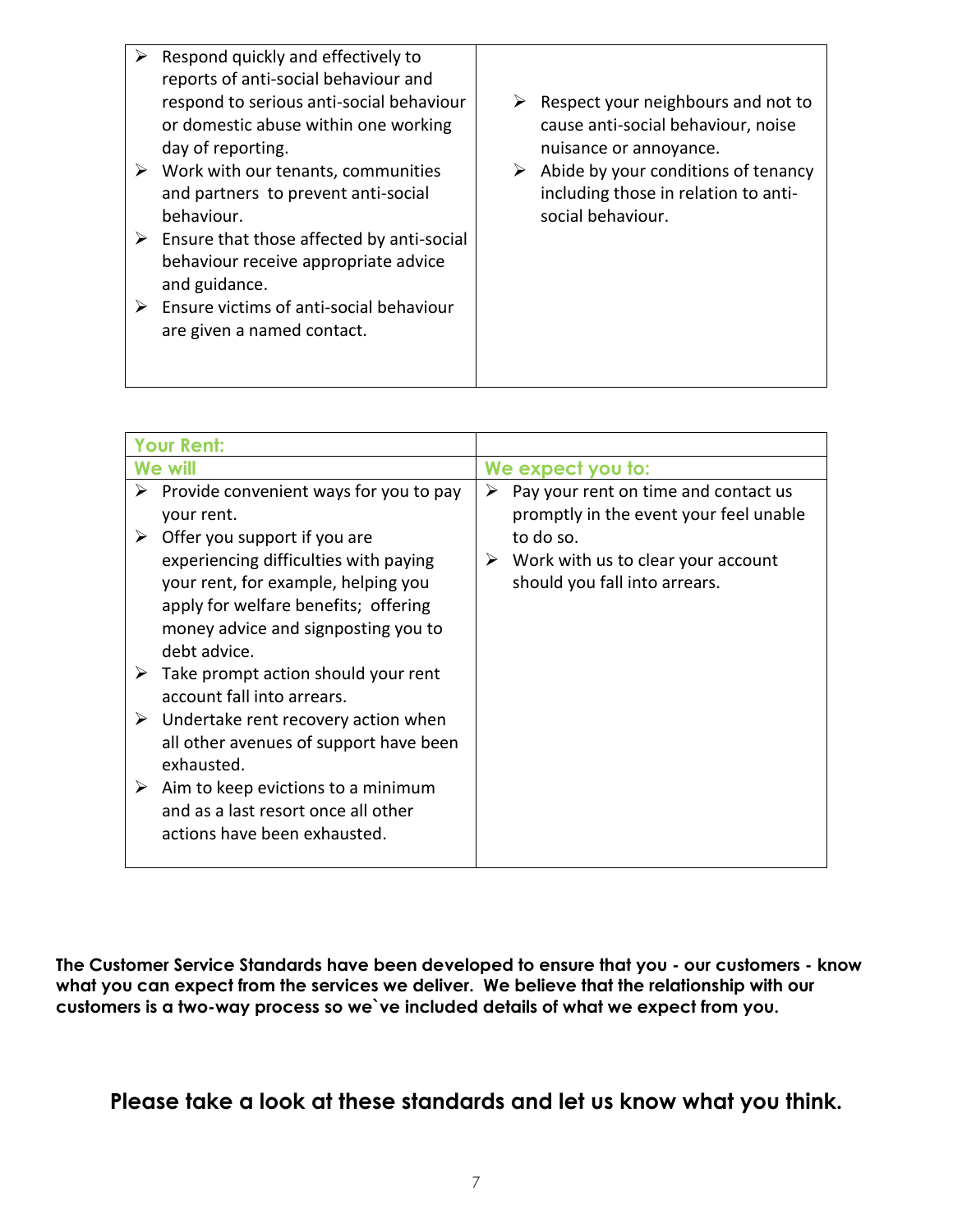

## **OUR HOMES LETTABLE STANDARD**

### **Introduction**

- $\triangleright$  We have developed Our Homes Lettable Standard with customers to ensure that new lettings meet a consistent quality standard.
- $\triangleright$  Before we let our homes, we make sure they are clean, safe, secure and in reasonable repair.
- $\triangleright$  Our Homes Lettable Standard sets out what our customers can expect, and has been agreed in consultation with our tenants. Equally we expect our customers to keep their new home in good condition throughout their tenancy.
- $\triangleright$  The tenancy agreement requires tenants' to help us by allowing access to carry out repairs and safety checks and promptly reporting repairs which need doing.
- $\triangleright$  We will take photos of the property at sign up and ask customers to sign off that the property is in good condition at the point of letting.
- $\triangleright$  After new tenants have moved in, it may be necessary for non-urgent repairs to be carried out. We will let new tenants know about any such repairs when they sign for the tenancy.

#### **Our Principles**

We have based Our Homes Lettable Standard around the following principles:

- $\triangleright$  Our homes should be safe and secure.
- $\triangleright$  Our homes should be let with the need to only carry out non-emergency repairs. Some repairs or improvement may be required once a new tenant(s) has moved into the property. The details of these non-urgent repairs will be advised when signing for the property
- $\triangleright$  New tenants will need to decorate, install their own flooring and provide their own furniture.
- $\triangleright$  Our homes will meet the standards required by our funding partners, where appropriate.
- $\triangleright$  Our homes will meet the government [Decent Homes Standard.](https://www.gov.uk/government/publications/a-decent-home-definition-and-guidance)

#### **Safety and Security**

- $\triangleright$  On signing for the property, we will issue new tenants with a valid Energy Performance Certificate (EPC) which shows how energy efficient the property is. All our homes will have an EPC rating of 'D' or above, where possible.
- $\triangleright$  Electrical fixtures and fittings will be tested and approved by a NICEIC (National Inspection Council for Electrical Installation Contracting) registered contractor and a certificate given to the new tenant(s) at sign up.
- $\triangleright$  The central heating system will be tested and a gas safety certificate provided at sign-up.
- $\triangleright$  We will check the property for asbestos and ensure that it is either removed or left in a safe condition. We will ensure customers have access to asbestos survey results.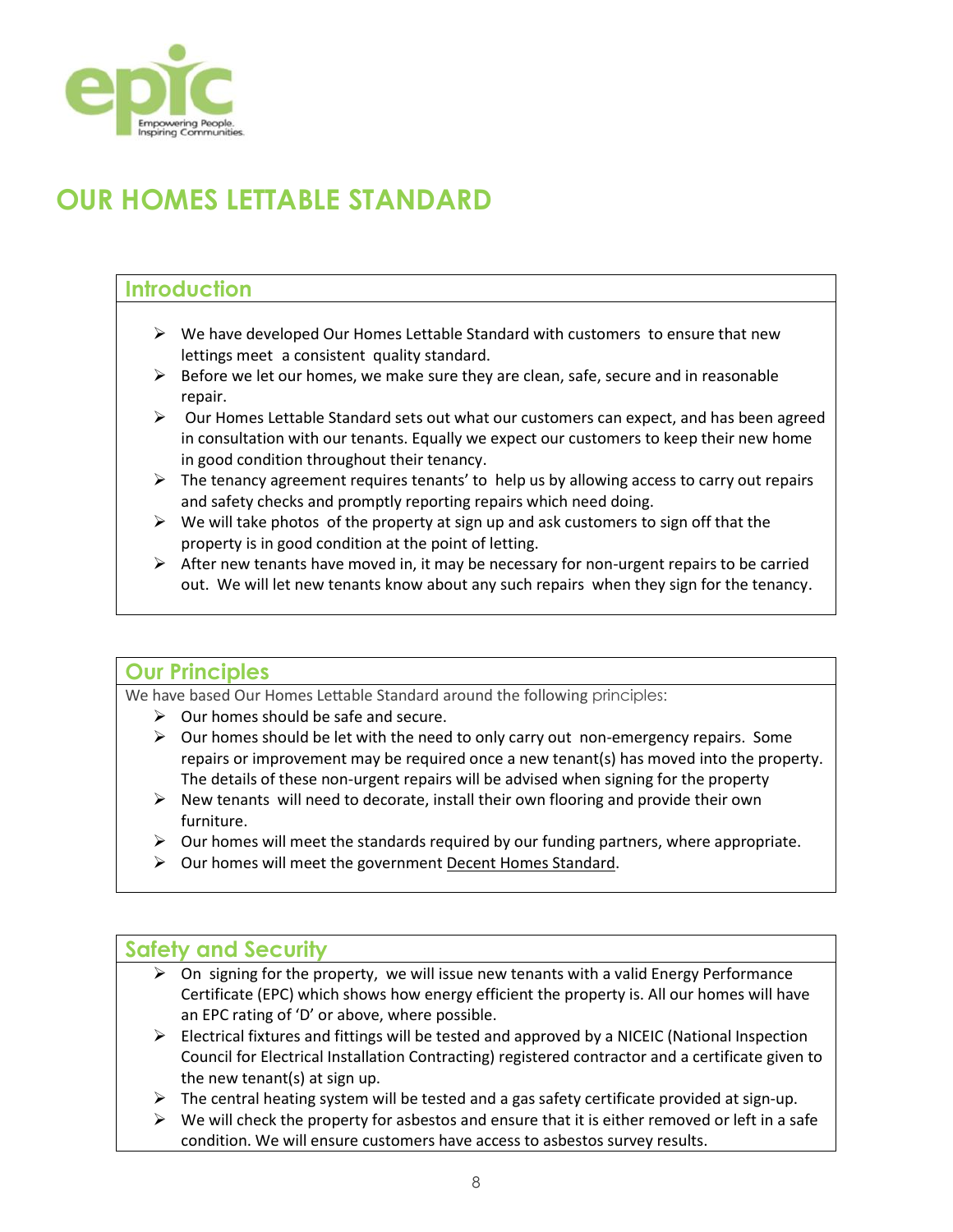- $\triangleright$  We will provide two smoke alarms which will be clean, secure and tested. Where appropriate we will use combined Carbon Monoxide and Smoke Detectors. It is the customers responsibility to replace the batteries of these detectors.
- $\triangleright$  We will change the locks on any external doors to make sure no one else has a key. Where appropriate we will fit a 5 lever mortice dead lock that complies with Police and Insurance Company security recommendations for external doors.
- $\triangleright$  Any controlled entry systems on communal doors will operate correctly and have any required repairs ordered or scheduled.
- $\triangleright$  Polystyrene coving or tiles will be removed and the surfaces made good.
- $\triangleright$  We will ensure that our homes are free from damp and mould, and provide appropriate advice on condensation management to customers.
- $\triangleright$  Any non-urgent repairs required will be planned or ordered in accordance with our normal repair priorities and carried out after occupation. New tenants will be notified of any such repairs when signing for the property.

## **Property Clearance**

- $\triangleright$  We will ensure all rubbish and furniture has been removed.
- $\triangleright$  We will remove any carpets, laminate flooring or ceramic flooring if it is in a poor condition.
- $\triangleright$  In some situations, if floor coverings are in reasonable condition and have been properly fitted these items may be left in place and will be gifted to incoming tenant(s). Tenants will be asked to sign a declaration acknowledging their responsibility for these items if they wish to retain them. If responsibility is not accepted the items will be removed prior to letting a property.
- $\triangleright$  We will treat any vermin or flea infestation. Please note: Tenants are responsible for treating any infestations that occur during the course of their tenancy.
- $\triangleright$  Homes be cleaned throughout with particular attention to the bathroom, kitchen and floor coverings.
- $\triangleright$  EPIC is not responsible for any previous installations of telephone, satellite and TV media packages.
- $\triangleright$  Any additional fittings are the responsibility of new tenants and must be fitted and paid for without causing any damage to the property.
- $\triangleright$  If prospective tenants make any arrangement to purchase any item from the outgoing tenant, EPIC will not take responsibility for these items.

## **External Doors**

- We will replace the locks to front and rear doors when the tenancy changes. Where applicable or required a single point locks will be certified to BS 3621, and multi point locks to PAS 024.
- $\triangleright$  We will ensure that windows and external doors are secure and fully glazed, and order any repairs where required.
- $\triangleright$  We will provide new tenants with two sets of external door keys together with window lock keys.
- $\triangleright$  Where there are communal doors to the property we will issue one key per adult living in the property. Any additional communal door keys or access fobs requested will be issued, but will be recharged at a cost to the tenant(s).
- $\triangleright$  Where an external door requires replacement, we will do this on a like-for-like basis, except where a fire door is required. If the door is secure, any replacement may be undertaken following occupation. Where we install a new door we will ensure that any glazing is double glazing.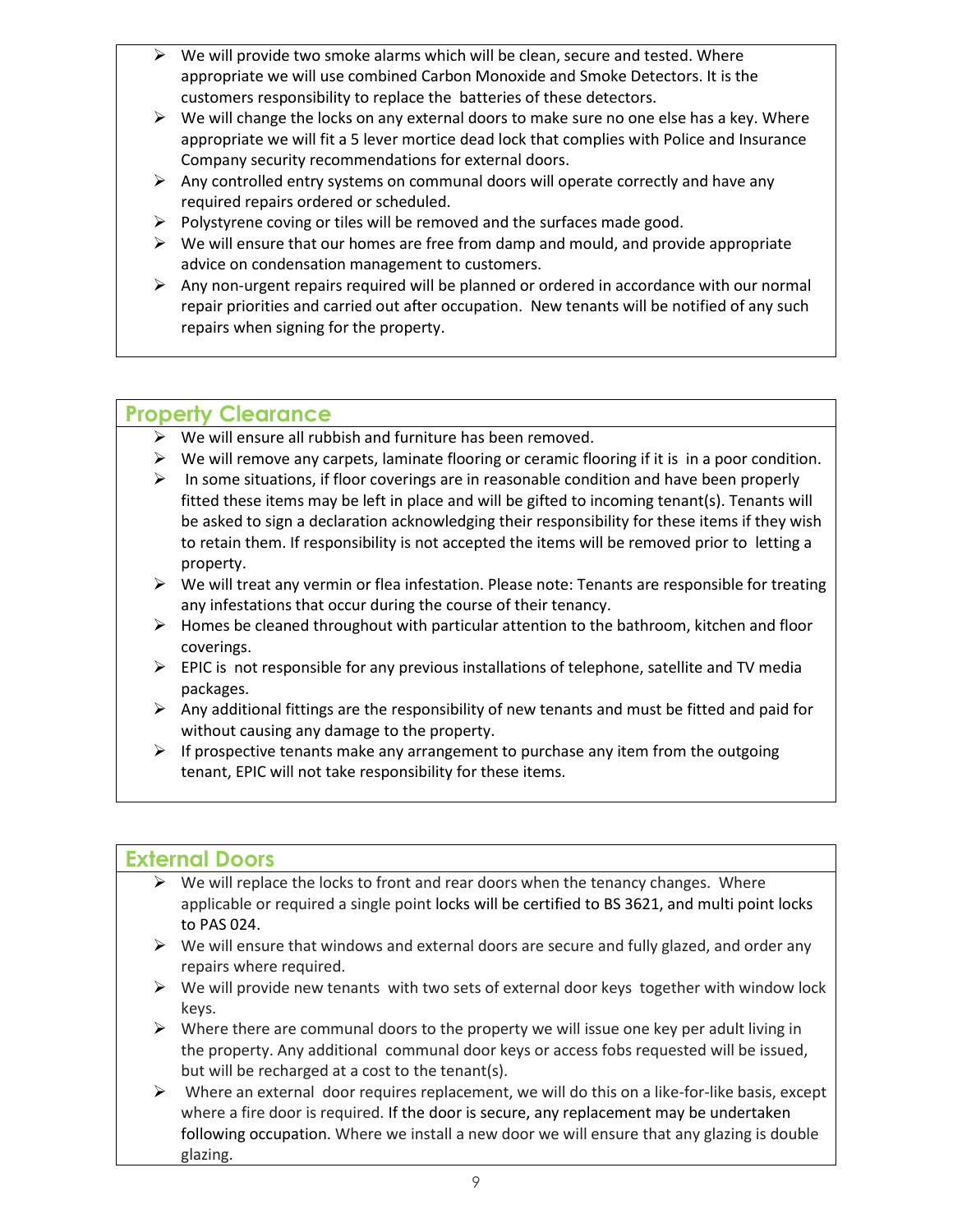#### **Hallways**

 $\triangleright$  We will give consideration, where appropriate, to the installation of a radiator in hallways where there is not one in existence, to eliminate cold spots.

#### **Lounges and Reception Rooms**

- $\triangleright$  We will ensure that door opening directions do not obscure light switches.
- $\triangleright$  We will retain dado and picture rails where these are intact.
- $\triangleright$  We will ensure that the room has adequate heating and ventilation.
- $\triangleright$  We will remove gas fires.

#### **Kitchens**

- $\triangleright$  The number of kitchen units will depend on the size and layout of the kitchen. As a minimum, we will fit one unit with a stainless steel sink, one double base unit and one double wall unit.
- $\triangleright$  The kitchen be ventilated either by means of a window or extractor fan.
- $\triangleright$  We will ensure all drawers and doors open and close without catching, and that they are sound and useable.
- $\triangleright$  Where possible we will leave space to install a washing machine and double height fridge freezer.
- $\triangleright$  We will ensure worktops are clean and sealed where the work top meets the wall, and around sink.
- $\triangleright$  Sinks will be clean and free of rust and stains, and supplied with a plug and chain.
- $\triangleright$  Taps will be clean, easy to operate, marked hot and cold, and drip-free. We will fit lever taps as standard.
- $\triangleright$  Tiling will be clean and in reasonable condition. We will make sure there is a minimum of 300mm of tiles on the walls above the work surface and sink, except where windows prohibit this.
- $\triangleright$  Gas cooker points will be clean and capped off with bayonet fittings, ready for a cooker to be installed.
- $\triangleright$  Gas hobs will be located away from windows where necessary.
- Electric cooker points will be clean and ready a for a cooker to be installed.
- $\triangleright$  Where there is sufficient space, we will leave a 620mm space with a water supply, with a waste pipe ready for a washing machine to be fitted. Washing machine valves will be clean and easy to open and close. Valves will be drip-free and marked hot and cold. Waste pipes will be secure and drip-free.
- $\triangleright$  Sockets will be located at least 100mm from cookers.
- $\triangleright$  Sockets will be located at least 300mm from sinks.
- $\triangleright$  Where built in appliances, such as ovens and hobs, are in situ these will be tested and if safe to use they will be left in the property. These will then be the gifted by agreement to the new tenant. We will accept no responsibility for these items going forward.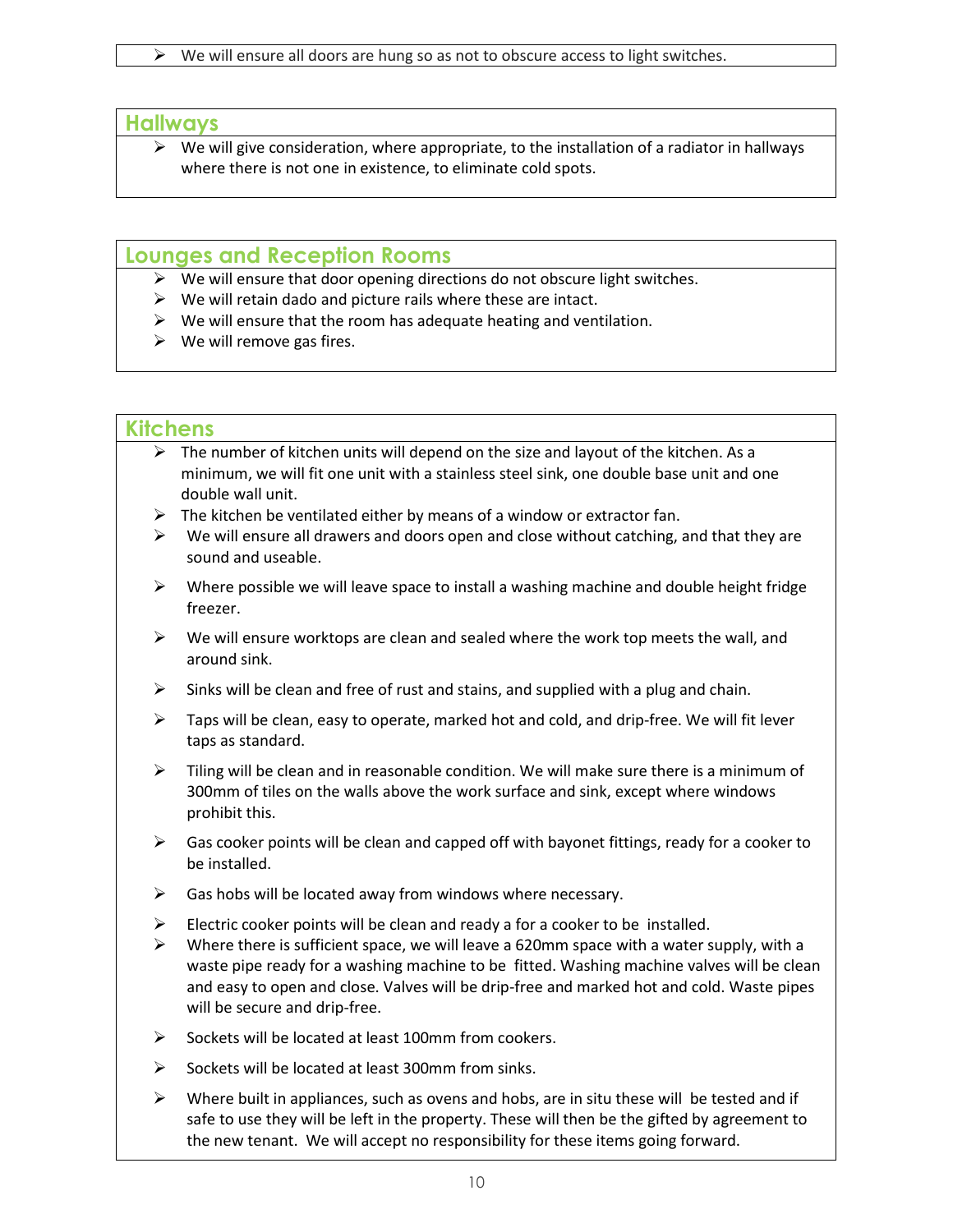$\triangleright$  At the new tenant's request, we can install Gas or Electric Cookers using a suitably qualified Gas and/or Electrical engineer, the new tenant(s) will be charged for this.

#### **Staircases**

We will ensure that new staircases, where building design allows, conform to the recommended requirements for accident reductions. This means:

- $\triangleright$  Stair width should be a minimum of 900mm-1000mm;
- $\triangleright$  Tread dimensions to be between 280mm and 360mm;
- $\triangleright$  Rise dimensions to be between 100mm 180mm;
- $\triangleright$  Pitch (angle of stairs) to be less than 42°;
- $\triangleright$  Nosing should not project more than 18mm beyond any riser;
- $\triangleright$  Handrails to be sited between 900mm and 1000mm measured from the top of the handrail to the pitch line or floor/easy to grasp/extend the full length of the flight.

In all cases we will ensure that:

- $\triangleright$  There is adequate lighting over stairs.
- $\triangleright$  Handrails fitted to stairs, treads and risers are safely secured.
- $\triangleright$  The spacing between spindles on bannisters is safe.

#### **Bathrooms**

- $\triangleright$  Bathroom and Toilets can be separate or combined, and will be ventilated either by window or extractor fan.
- $\triangleright$  The bath will be clean and sealed where bath edges meet the tiling and will be secure and free from major chips, and fitted with a plug and chain.
- $\triangleright$  The bath panel will be secure and clean.
- $\triangleright$  All toilets, including seats, will be secure, clean and easy to flush.
- $\triangleright$  Where new toilet installations are required these will have low-flow flush.
- $\triangleright$  Bathroom wash-hand basins will be secure, clean and fitted with a plug and chain. Taps will be clean, easy to operate, marked hot and cold, and drip-free. We will fit lever taps as standard.
- $\triangleright$  Tiling will be clean, intact and in reasonable condition.
- $\triangleright$  We will ensure where possible that there is a tiled area above the wash hand basin and above the bath.
- $\triangleright$  We will ensure a steam-proof light is installed.
- $\triangleright$  All light switches will be independently fused and of a pull cord in style.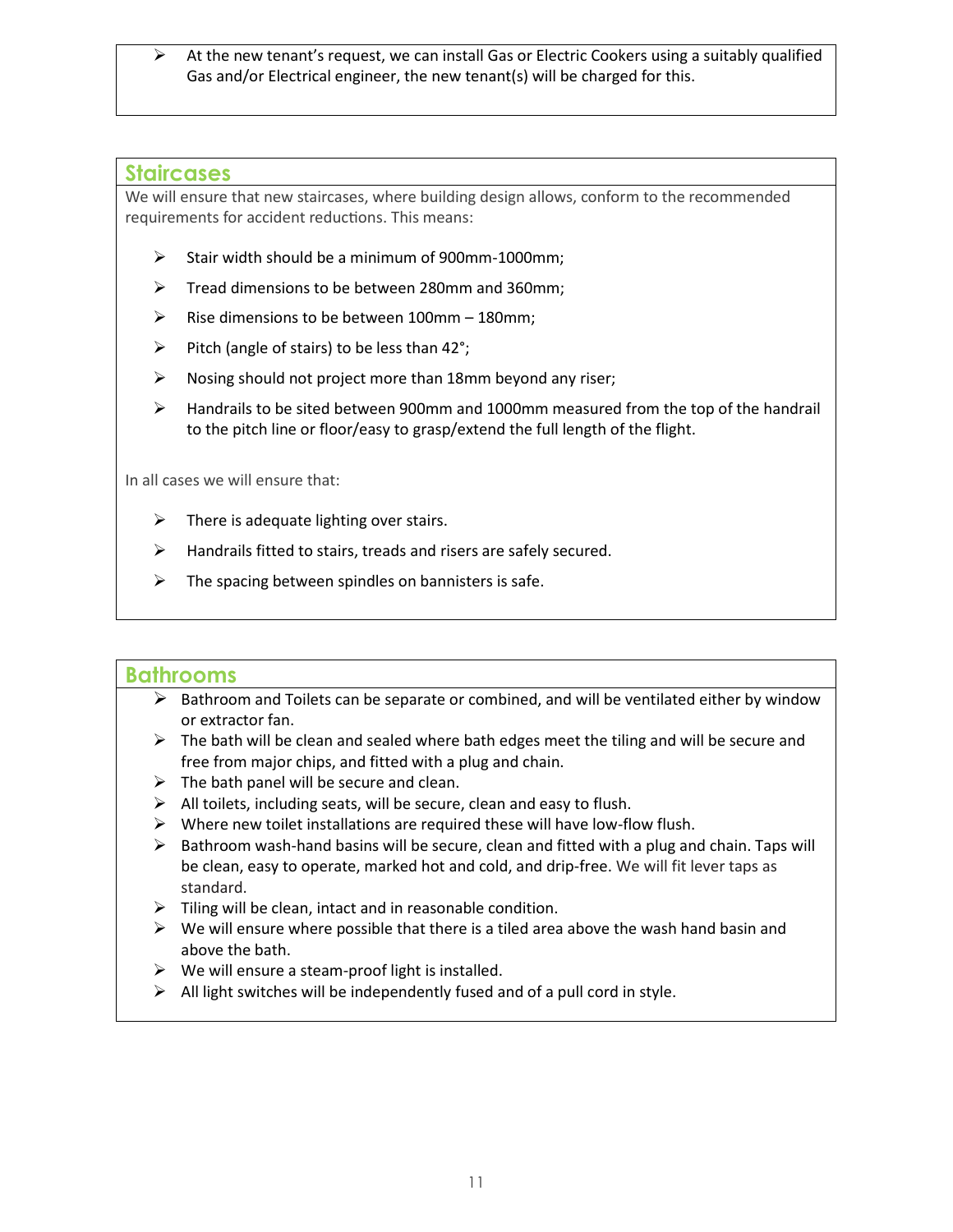## **Plumbing and Heating Systems**

- $\triangleright$  We will ensure our homes have an adequate and safe form of heating.
- $\triangleright$  If there is an existing gas fire, this will be removed, the gas supply will be safely capped and the opening made good with appropriate chimney ventilation. When a gas fire is removed the radiator to that room will be checked for size and replaced if necessary.
- $\triangleright$  Where a gas fire is removed the surround may be retained, on a case by case basis, where this prevents the need for further remedial works.
- $\triangleright$  We will not locate boilers in bedrooms.
- $\triangleright$  Wherever possible boilers will be placed in cupboards.
- $\triangleright$  We will check the plumbing and water system to ensure it is in working order and free of leaks.
- $\triangleright$  Stop-taps will be accessible and easy to open and close. We will make sure tenants' know at the start of their tenancy where the stopcock is located.
- $\triangleright$  Water pipework and storage facilities will be maintained according to the requirements of BS 6700.

## **Electrical circuits and installations**

- $\triangleright$  The consumer control unit will be easily accessible and to a good modern standard which complies with BS EN 61439-3 and BS 7671.
- $\triangleright$  All light fittings, light switches and sockets will be in good working order.
- $\triangleright$  We will endeavour to avoid using surface mounted electrics where practicable.
- $\triangleright$  Where required all new electrical wiring installation will meet the latest requirements of Institution of Electrical Engineers/British Standard (BS 7671).
- $\triangleright$  We will install sockets with integrated USB ports in bedrooms and kitchens where such sockets require replacement.

We will ensure that there are adequate socket numbers, where possible. Generally this will mean a minimum of:

- $\triangleright$  Lounges: 3 double sockets;
- Double Bedrooms: 2 double sockets;
- $\triangleright$  Single Bedrooms: 1 double socket;
- $\triangleright$  Kitchen: 4 double sockets and 1 Hager Switch;
- $\triangleright$  Hallways/ Landings: 1 double socket.

Please Note. The above specification may vary depending on the style, size and characteristics of the property.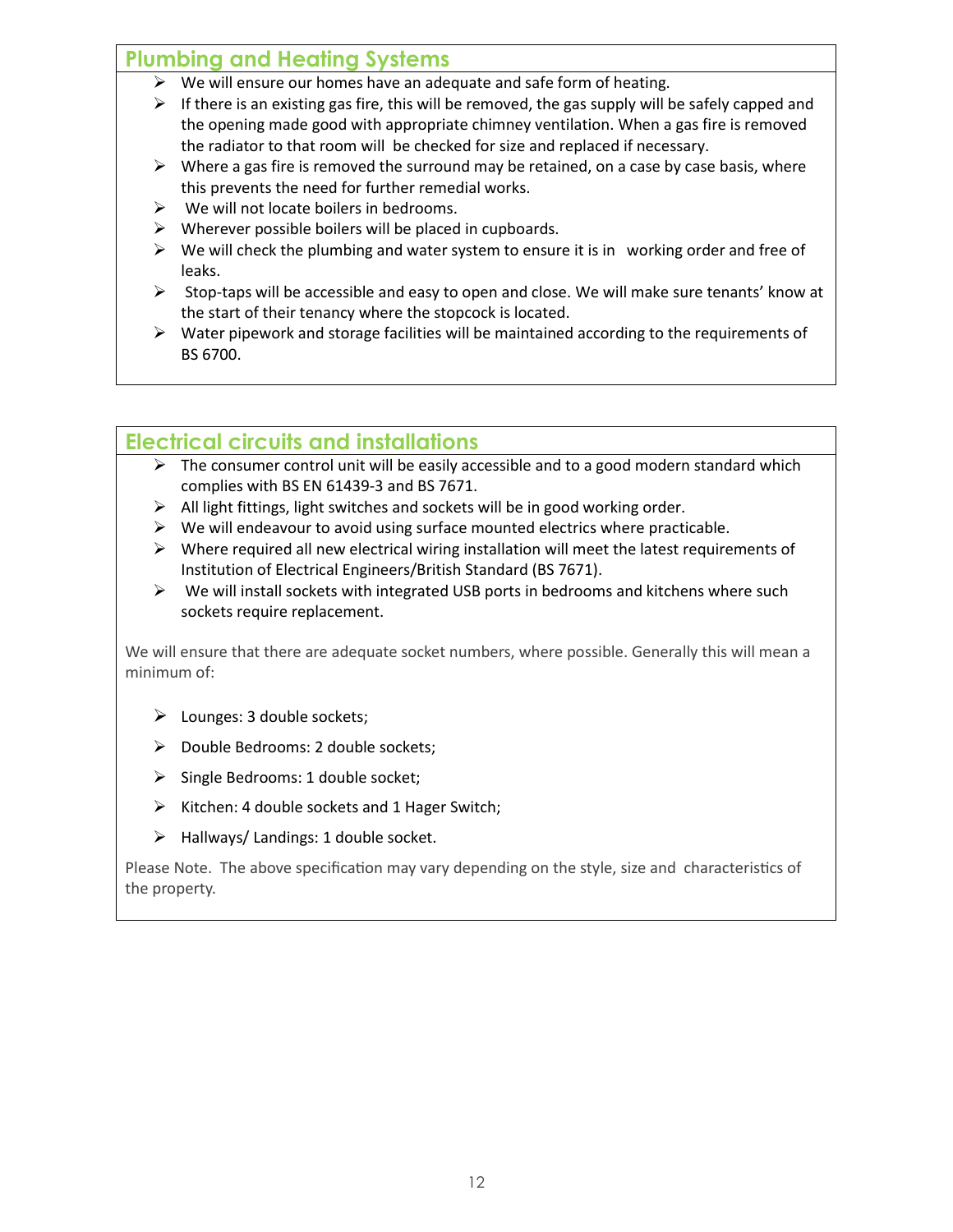#### **Lighting**

- $\triangleright$  We will retain any existing safe and good quality light fittings.
- $\triangleright$  Where they are fit for purpose we will retain fluorescent lighting.
- $\triangleright$  We will ensure any replacement light fittings comply with British Standards.

#### **Internal Doors**

- $\triangleright$  All rooms will have a door fitted, unless the property is designed as open plan.
- $\triangleright$  Fire rated doors will be fitted where appropriate.
- $\triangleright$  Doors will be clean, secure, easy to open and close with the hinges and door furniture secure.
- $\triangleright$  We will retain doors that are fit for purpose, even if these are not uniform throughout the property.
- $\triangleright$  Should any doors need easing after customers have had carpets fitted, this is the responsibility of the new tenant(s).
- $\triangleright$  Glazing in 'critical locations' will be safety glass. Glazing in doors Glass which is wholly or partially within 1500mm from floor level must be safety glass and comply with BS6206.
- $\triangleright$  Glazing adjacent to doors Windows/side panels wholly or partially within 300mm of the edge of a door and which is also wholly or partially within 1500mm from floor level will be of safety glass.
- $\triangleright$  Other glazing that is wholly or partially within 800mm from floor level. This means that windows that are not located within 300mm of a door must be of safety glass if the bottom of the glazing is within 800mm of the floor level.

#### **Flooring**

- $\triangleright$  Where there is vinyl flooring present we will ensure this is clean, undamaged and slip resistant.
- $\triangleright$  Vinyl flooring or similar will be provided in the kitchen, bathroom and W.C. We do not provide floor coverings in any other rooms as standard.
- $\triangleright$  We will ensure floors and skirting boards are clean, complete, secure, and free from rot and trip hazards and any non-urgent repairs are ordered or planned in within the appropriate priority.
- $\triangleright$  Carpets and carpet grippers left by the previous tenant will normally be removed, unless they are in good condition. Any carpets or floor coverings left in the property will be gifted to the new tenant and will become their responsibility. We will require new tenants to sign an acceptance of responsibility.

#### **Windows**

- $\triangleright$  The glazing of all windows will be intact and secure.
- $\triangleright$  We will ensure all windows are easy to open and close.
- $\triangleright$  We will provide window keys where necessary and restrictors to all opening windows on first floor and above upon request.
- $\triangleright$  We will check that window vents are unobstructed and in good working order.
- $\triangleright$  We will replace any failed glazing. Such work may be carried out after occupation, new tenant(s) will be advised of this when they sign for the property.
- $\triangleright$  We will ensure that the window seals are in good condition.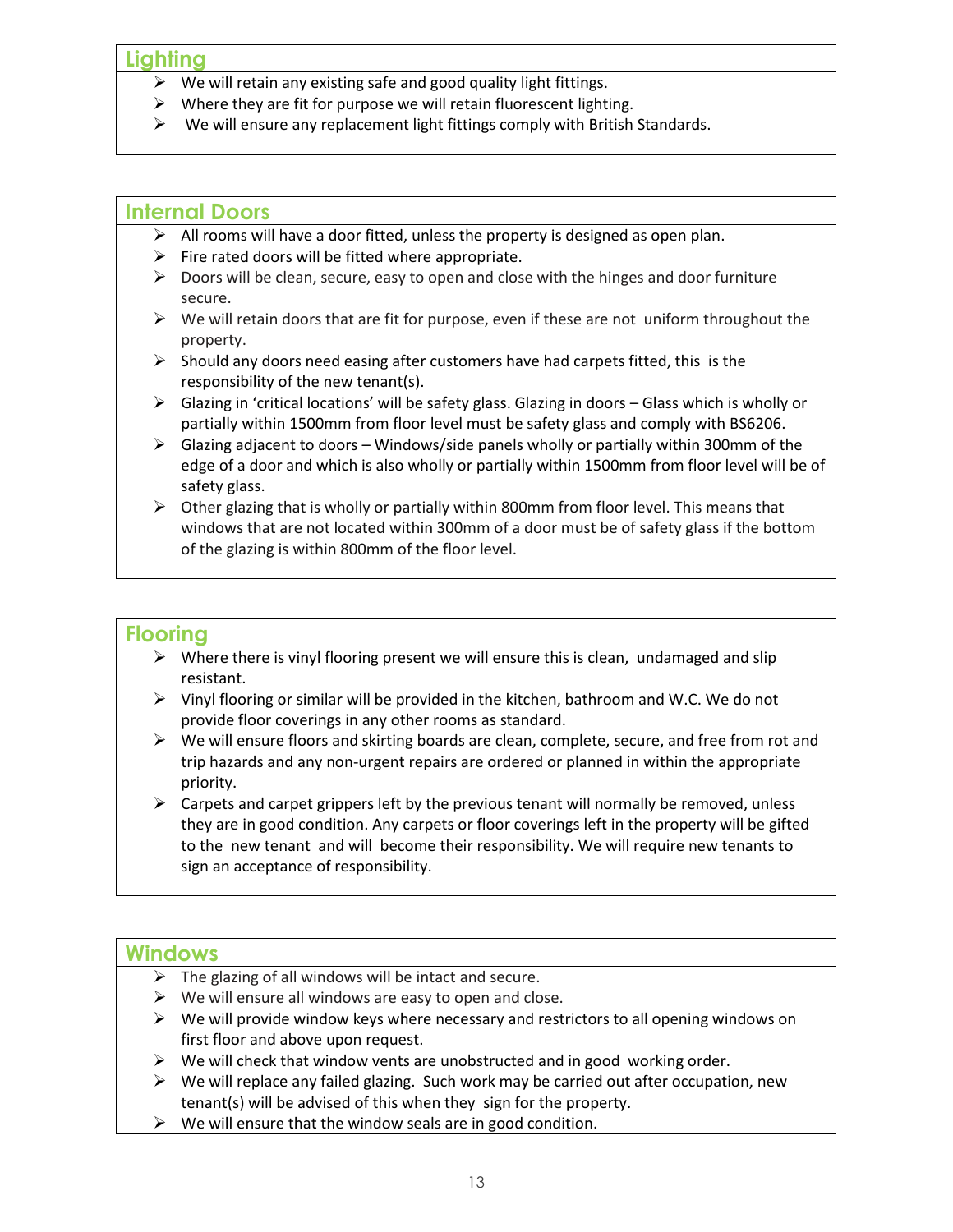- We will ensure that at least one window at first floor level will open wide enough to be used as an emergency escape.
- $\triangleright$  Any non-emergency repairs will be ordered or planned in accordance with the appropriate priority.

#### **Roofs and Roof Spaces**

- $\triangleright$  We will ensure the property is safe, secure and watertight.
- $\triangleright$  We will ensure all roof tiles and verges are in place, and the chimney stacks, flaunching, pots and lead flashing are intact.
- $\triangleright$  We will replace any missing or damaged waste pipes, guttering and overflows and will ensure the system is in a good state of repair.
- $\triangleright$  We will ensure that gutters are free from blockages, weed growth and leaks.
- $\triangleright$  We will leave loft space clear of any items.
- $\triangleright$  We will top up loft insulation to 270mm as a minimum.

#### **Decoration**

- $\triangleright$  Where front doors require re-staining, this work will be ordered and carried out after occupation and in accordance with our normal priorities.
- $\triangleright$  We will ensure that walls and ceilings are sound, free from damp, graffiti, large cracks, loose plaster, bulges or holes and are structurally sound.
- $\triangleright$  We will ensure that walls and ceilings are in a suitable condition for decoration.
- $\triangleright$  We do not normally decorate rooms, however any room which is in a very poor state of decoration, due to graffiti or mould growth for example, will be neutrally redecorated before new a tenant(s) moves in.
- $\triangleright$  We will typically remove or cover heavy Artex where this is present.
- $\triangleright$  We will ensure that we remove lead paint where possible.
- $\triangleright$  Where it has been necessary to cut chases into the wall, we will strip the entire wall of wallpaper.

#### **Period Features**

Where possible we will be sensitive to retain period features which add to the aesthetic of the building and are in keeping with the broader locality. Examples of this include but are not limited to:

- $\triangleright$  Period Fireplaces;
- $\triangleright$  Tiled Floors;
- $\triangleright$  Decorative corniches;
- $\triangleright$  Dado and Picture Rails;
- $\triangleright$  Decorative archways.

#### **Outdoor Spaces and Driveways**

- $\triangleright$  We will ensure any repairs required to meet the standards below are scheduled in accordance with our priorities.
- $\triangleright$  We will make sure the property is wind and watertight.
- $\triangleright$  We will ensure access pathways to the front and back door are even and free of trip hazards.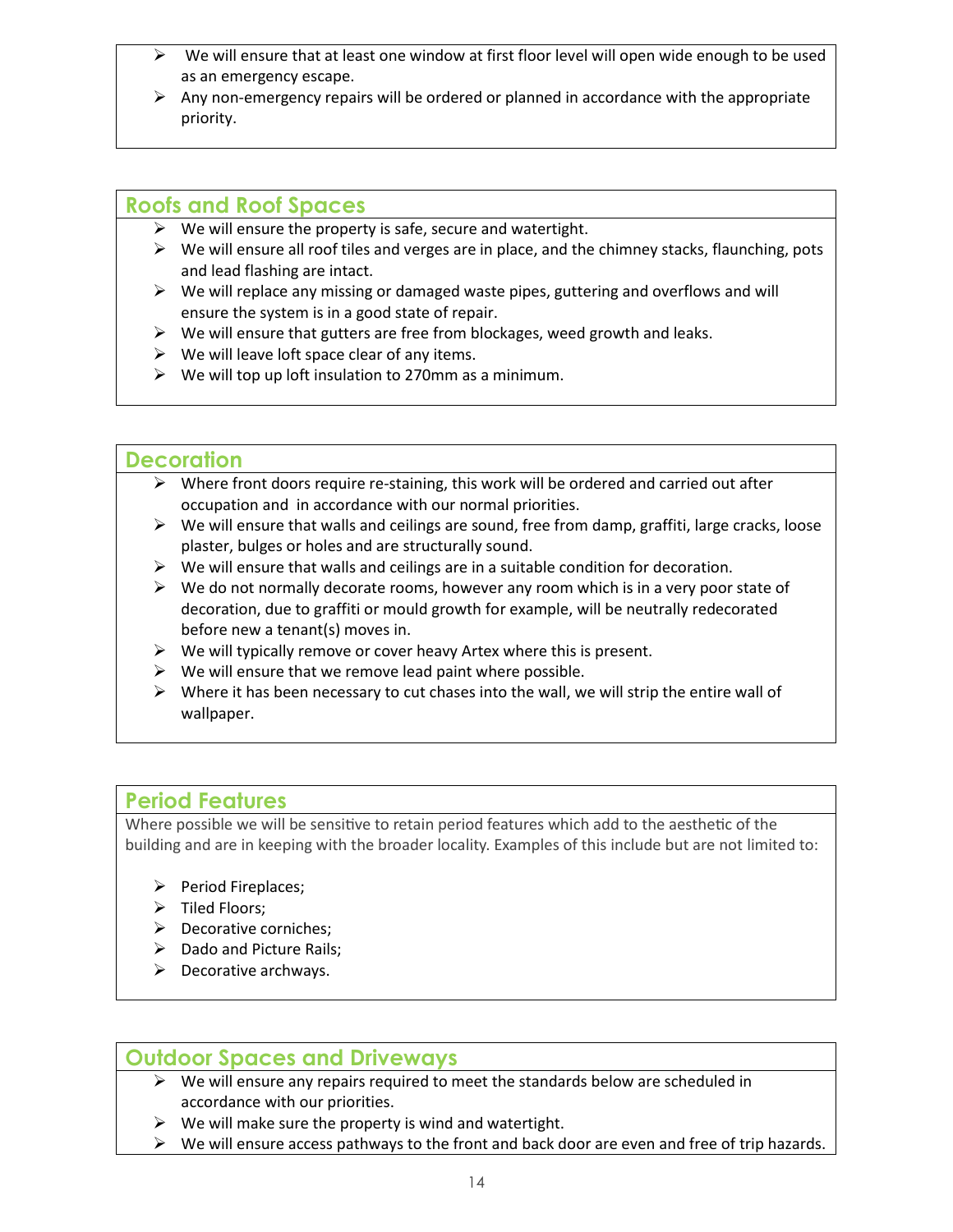- $\triangleright$  We have an external decorations programme which ensures our blocks of flats and rendered houses are usually painted every 7 years.
- $\triangleright$  We will check that air bricks are unobstructed and in good working order.
- $\triangleright$  We will ensure that rear gates to your home are safe and secured with a bolt or latch.
- $\triangleright$  We will ensure that any outbuildings, such as garages etc. are fit for purpose.
- $\triangleright$  We will ensure that gardens are free of items left by previous residents, are tidy and not overgrown. We will remove any trees that impact on the structure of the property, affect access or are considered too large for the space etc.
- $\triangleright$  All paths, steps, yards and ramps will be safe, secure and free from trip hazards
- $\triangleright$  All fencing, walls, railings, gates and hand rails will be safe, secure and in good working order.
- $\triangleright$  All ponds or pools will be filled in or removed.
- $\triangleright$  Drainage systems will be free flowing and fitted with secure covers.
- $\triangleright$  Where the shed allotted to any property is in poor condition it will be removed. On some occasions we may remove the shed but leave the shed base in situ. Where a shed is in good condition this will be gifted to the new tenant(s).
- $\triangleright$  Existing sheds and outbuildings will be free from rubbish, safe and watertight.
- $\triangleright$  Where a driveway requires replacement we will typically match like-for-like although tarmac is our preferred material. This work may be carried out following occupation where it is safe to do so.
- $\triangleright$  We will not normally install gates at the top of driveways, but will retain these if they are already in existence

#### **Boundaries**

 $\triangleright$  We will inspect boundary walls and fences and if repairs or replacement are required, and (subject to clarification of the ownership of the boundary) complete the repairs in accordance with our repairs priorities following occupation.

## **Green Initiatives**

- $\triangleright$  Where it is viable we will seek to upgrade loft insulation to 400mm in order to significantly reduce heat escape via the ceiling and roof.
- $\triangleright$  To reduce water usage we will (where tap or shower replacements are required) use aerated technology which could save up to 25 litres of water per person per day.
- $\triangleright$  We will install only A-rated boilers in our properties. We will annually review the type of boiler we use to ensure that we are keeping up with technological advances.
- $\triangleright$  We will replace toilets which require replacement with a dual flush, low-flow function.
- $\triangleright$  We will install low energy LED lighting where required.
- $\triangleright$  We will ensure waste is disposed of in an environmentally friendly a way as possible.

## **Aids, Adaptations and Non-Standard Fittings**

- $\triangleright$  If there are disabled adaptations in place these will be left in the property if they do not impede normal living arrangements. Any disabled adaptations that are left in the property will be tested for safe operation.
- $\triangleright$  Some items may have been installed by the previous tenant; these may be items which are not standard EPIC fixtures and fittings. Some non-standard items may be left in the property, if they are safe, well fitted, fully operational and useful. If such fixtures and fittings become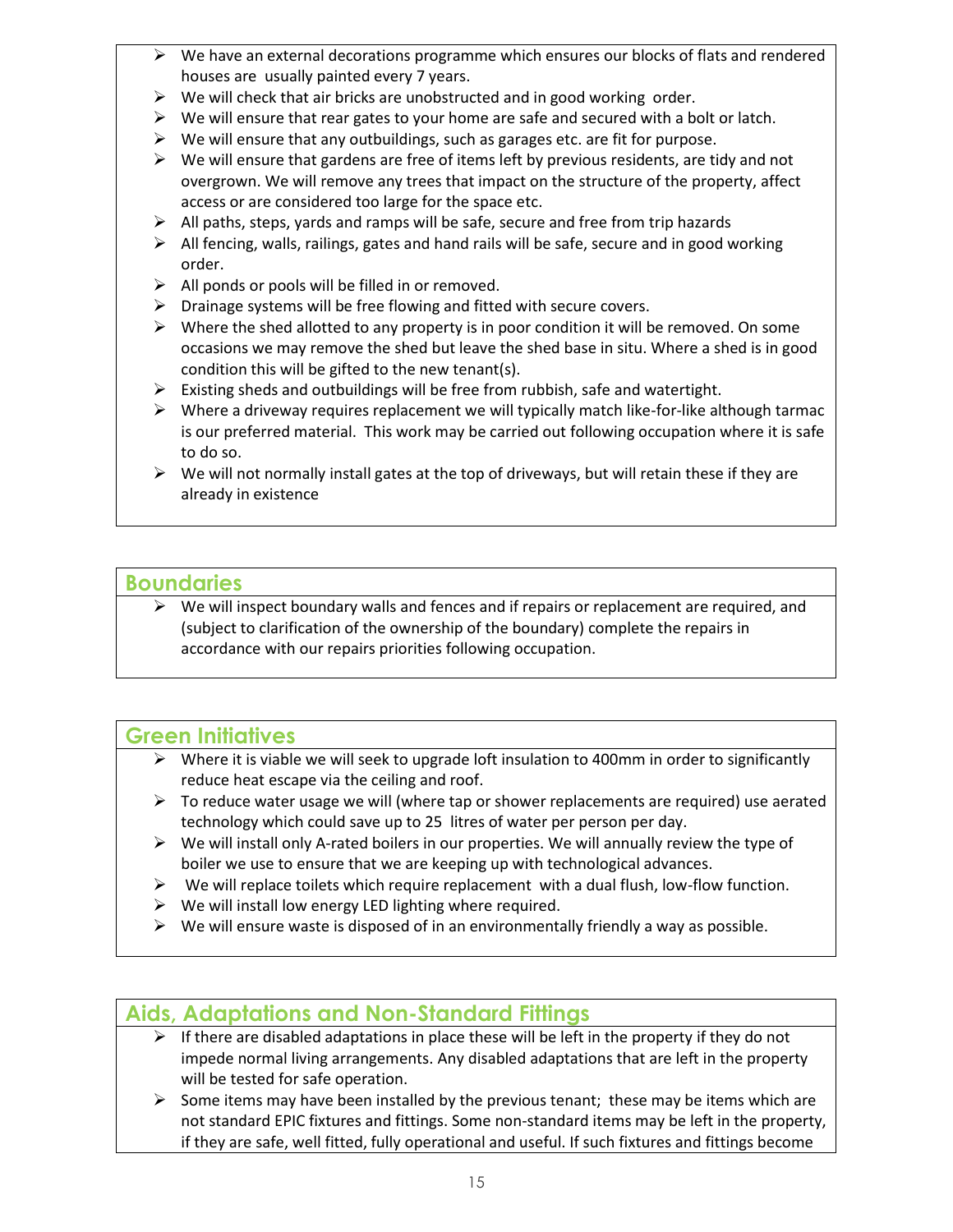defective and subsequently need to be repaired or replaced, we will remove them and replace with standard EPIC fittings and fixtures only and , in any case, only where there is a requirement for such items within this standard.

#### **Customer Engagement and Involvement**

- $\triangleright$  EPIC Housing are committed to embedding the customer voice within the services which we deliver.
- $\triangleright$  For this reason this standard is reflective of our Corporate Plan, and we will work closely tenants to ensure that it remains fit for purpose.
- $\triangleright$  We will monitor feedback from applicants and customers to ensure that the standard remains fit for purpose.

**We have developed the Our Homes Lettable Standard to ensure prospective tenants know what they** 

**can expect when they are offered a new property. We aim to ensure our homes meet all the required** 

**safety standards and are in a good state of repair. We would like your views on this standard.** 

**Please review these standards and let us know what you think.** 

## **YOUR FEEDBACK**

**Please let us have your feedback on the Customer Standards and Our Homes Lettable Standard by 30th June 2022. We value your views.**

**You can feed back by:**

**Email to:** [mailbox@epichousing.co.uk](mailto:mailbox@epichousing.co.uk)

**Telephone on: 01782 252575**



You can visit our website and complete an online form:

**<https://epichousing.co.uk/manage-my-home/report-a-repair/>**

or call **01782 252575**

Or email: **mailbox@epichousing.co.uk**

**If your repair is an emergency, please call 0800 6940434**